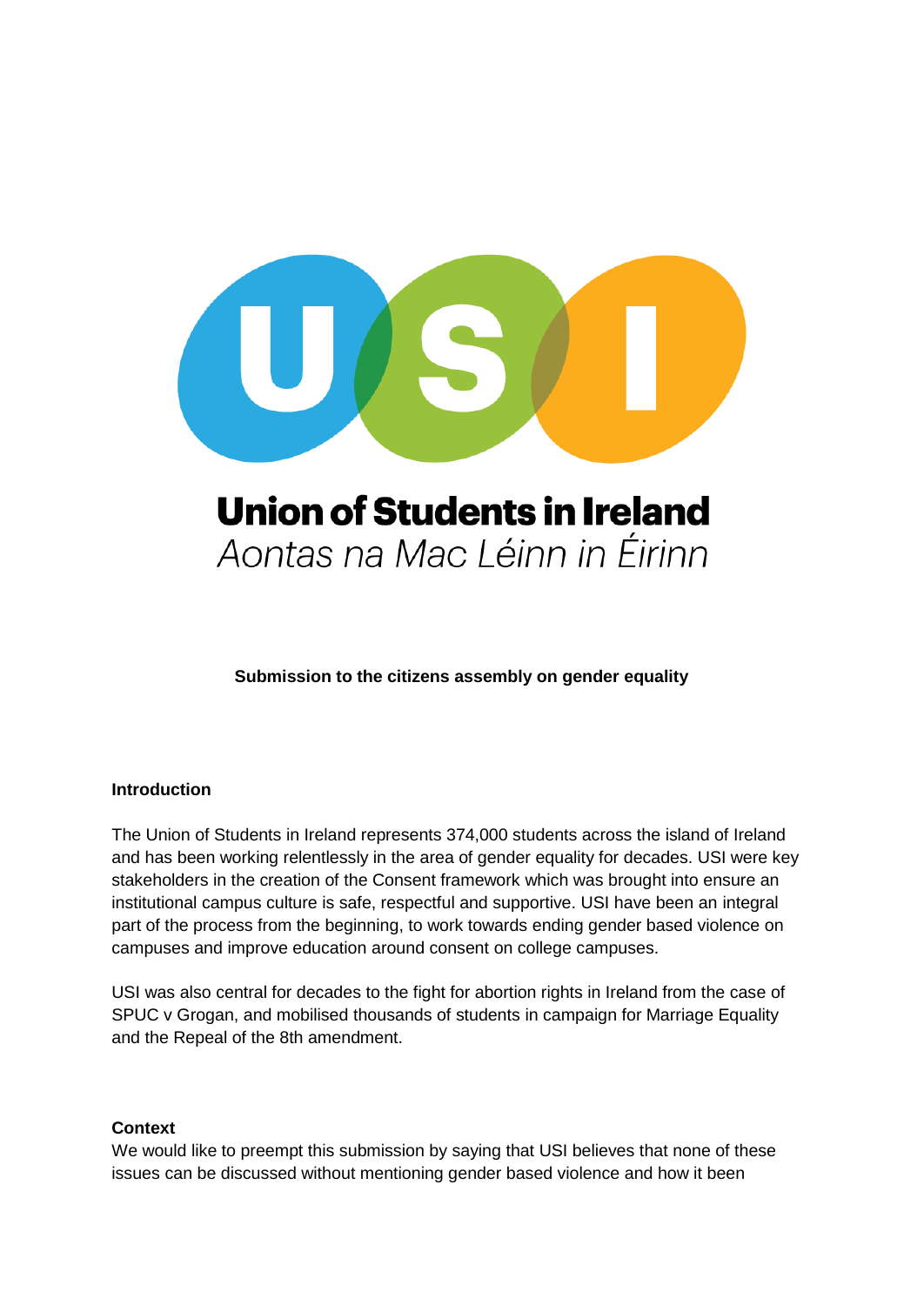historically used to oppress women, thus contributing to inequalities in society. We would also like to state that our approach to this submission has been to recognise intersectional identities, by that we mean that we recognise that a women of colour or a disabled women may have more barriers in their way towards getting into positions of leadership, and may face a greater gender pay gap etc.

## **Theme 1: Gender norms and stereotypes**

We need to challenge the barriers and social norms and attitudes that facilitate gender discrimination towards girls and boys, women and men. There are still massive gender norms and stereotypes that feed into society today. These stereotypes place unfair assumptions on genders. There are a few ways in which we suggest to tackle these social norms.

## **Education:**

From as early as primary school, all the way through to third level education, the Irish education system should be teaching children that there is no stereotypical man or woman. The school system should challenge social norms.

LGBTQ+ education in schools is needed to ensure that non-binary people are being representted and not left out of the conversation and are treated equally.

## **Campaigns:**

An example of an effective campaign to tackle social norms is The 20 x 20 Campaign is a national, all-inclusive movement to shift Ireland's cultural perceptions of women's sport by 2020.

The campaign aims are:

- 20% increase in media coverage of women in sport
- 20% increase in female participation at all levels of sports
- 20% increased in attendance at women's games and events

USI are in full support of furthering equality for women in sports. Campaigns with goals like these are a great example of tackling social norms and stereotypes that Society has created for different genders.

USI believe there should be more campaigns introduced in the education system to tackle the social norms and stereotypes placed on genders.

As mentioned above about gender based violence towards women, consent needs to be taught in schools.

#### **Theme 2: Work: gender discrimination and occupational segregation by gender**

USI recognises there is a national problem in relation to the gender pay gap. In the third level education section, those who tend to be in senior leadership positions are men, while those in low pay precarious work are majority women.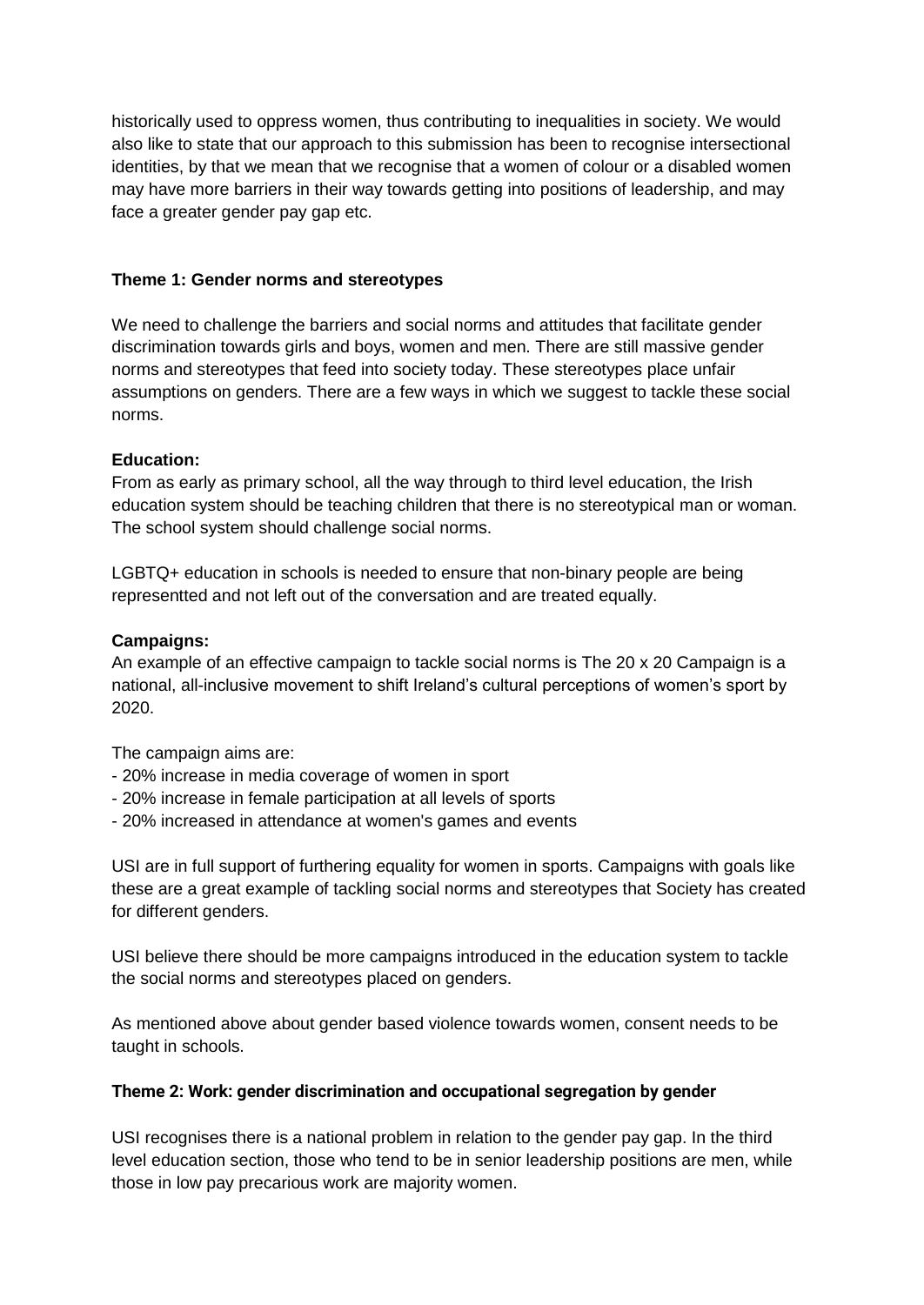Some of the work that needs to be done here is a cultural change as well as structural. USI supports more research in this area and will campaign for an end to the gender pay gap.

## **Theme 3: Care, paid and unpaid, as a social and family responsibility**

In this area we recognise in particular the needs of Mature students, student parents, students who may have caring responsibilities,

USI recognises the importance of care and caring responsibilities. From the student perspective, it is imperative that these responsibilities are recognised by the state, and do not act as a barrier to education. USI acknowledges that many students are also student parents, and to this end from the third level perspective would advocate for the following:

- -Publicly funded education, to allow as much participation in education as possible -Quality, affordable childcare on campuses and in wider society.
- An increase to the Back to Education Allowance
- a review of the SUSI grant criteria

# **Theme 4: Women's access to, and representation in, public life and decision making - Leadership**

#### **Leadership**

USI supports targeted initiatives that encourage women to run for positions of leadership. While quotas go some ways towards addressing the issue, women who are running for election or who may run for election need to be supported every step of the way. This means support for community programmes that provide resources to marginalised communities.

By way of example USI has run Women Lead since 2015, an initiative aimed at encouraging women to run for elected positions in their Students' Unions. Pink training is a similar initiative for LGBT+ people. As a result of events like these we have seen steady increases in representation.

USI would like to see the expansion of the Athena swan initiative in HEIs which promotes female leadership.

USI would also call for Audits and records to kept about female representatives at varying levels of leadership.

#### **Closing remarks**

USI is very grateful to be given the opportunity to submit our recommendations to the citizens assembly on gender equality and wishes the assembly well in their work. It is only